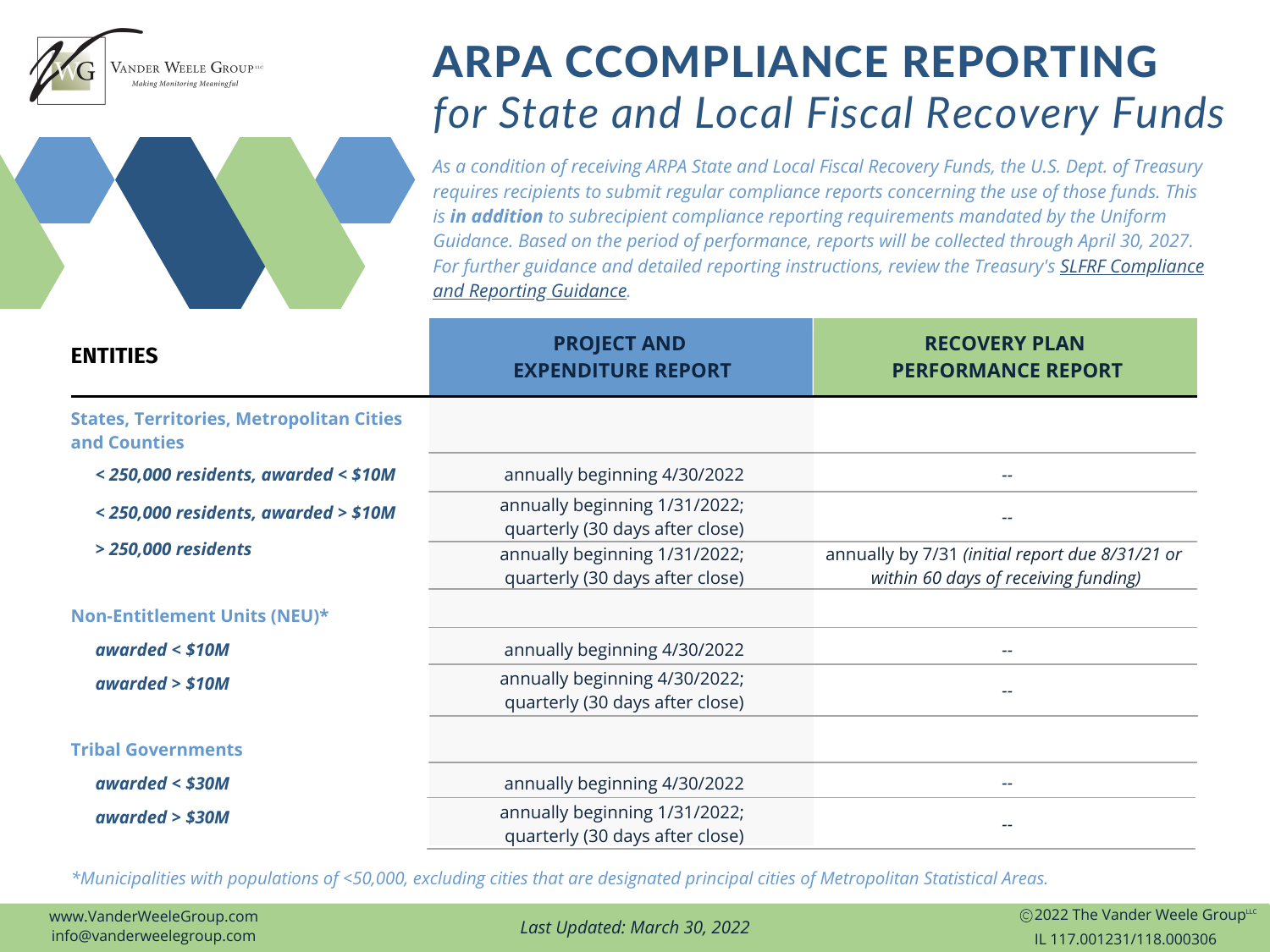# REPORT COMPONENTS *for State and Local Fiscal Recovery Funds*

### PROJECT AND EXPENDITURE REPORT

#### **Projects** *Include description, completion status, and expenditure category (as defined by Treasury).* **Obligations and Expenditures Project Status Program Income Adopted Budget** *For States, Territories, Metropolitan Cities, and Counties of >250,000 residents.* **Project Demographic Distribution Subawards, Contracts, Grants, Loans, Transfers,** *>\$50,000.* **and Direct Payments** *Required for direct payments only if Recipients do not need to submit separate monthly sub-award reports to FSRS.gov.* **Civil Rights Compliance Ineligible Activities: Tax Offset Provision** *States and Territories only* • Public Health and Negative Economic Impact Capital Expenditures Use of Evidence Household Assistance • Small Business Economic Assistance Assistance to Non-Profits Aid to Travel, Tourism, and Hospitality or Other Impacted Industries • Education Assistance Payroll for Public Health and Safety Employees Rehiring Public Sector Staff • Premium Pay • Revenue Replacement **Required Programmatic Data for: Required Programmatic Data for Infrastructure Projects**

\*Prior to April 30, 2022, NEUs must also provide: (1) a copy of the signed award terms and conditions agreement, (2) a copy of the signed assurances of compliance with Title VI of the Civil Rights Act of 1964, and (3) a copy of actual budget documents validating the top-line budget total *provided to the State as part of the request for funding.*

info@vanderweelegroup.com

*Last Updated: March 30, 2022*

ست ستة بين المسابق المسلم المسلم المسلم المسلم المسلم المسلم المسلم المسلم المسلم المسلم المسلم المسلم المسلم المسلم المسلم المسلم المسلم المسلم المسلم المسلم المسلم المسلم المسلم المسلم المسلم المسلم المسلم المسلم المسل IL 117.001231/118.000306